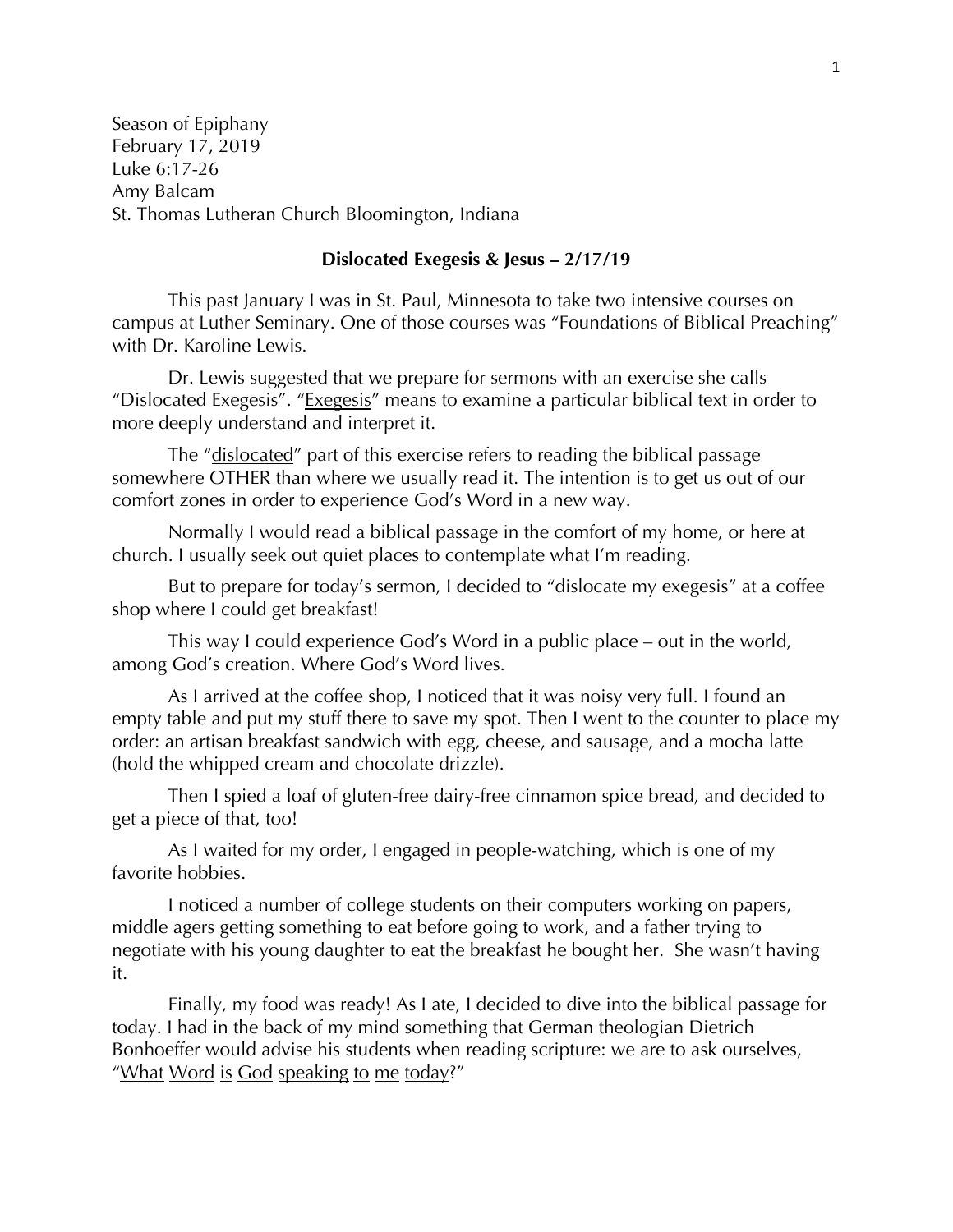As I sat eating my fancy breakfast sandwich, drinking my mocha-latte-hold-thewhipped cream-and-chocolate-drizzle, and nibbling on my gluten-free-dairy-freecinnamon-spice-bread, these are the words I read:

"Blessed are you who are poor, for yours is the kingdom of God. Blessed are you who are hungry NOW, for you will be filled. Blessed are you who weep NOW, for you will laugh."

Hmmm… "Blessed are you who are HUNGRY NOW."

Okay. This sounds like something Jesus would say. I took another bite of my sandwich and read on:

"But WOE to you who are rich, for you have received your consolation. WOE to you who are full NOW, for you will be hungry. WOE to you who are laughing NOW, for you will mourn and weep."

## Oh…

"Woe... to... you... who are  $\frac{full}{null}$ ... NOW..."

I looked down at my egg-sausage-and-cheese breakfast sandwich, and at my mocha lattehold-the-whipped-cream-and-chocolate-drizzle, and at my gluten-free-dairy-free cinnamon spice bread and thought, "I'm pretty well fed…"

And then I thought…(hands up) wait a minute wait a minute wait a minute! What is Jesus really saying here?

This passage in Luke reminds me of the Beatitudes in the Sermon on the Mount in Matthew. In Matthew's version, Jesus says, "Blessed are those who hunger and thirst for RIGHTEOUSNESS, for they will be filled." (Matthew 5:6). No "WOE's",just blessings!

So... we are to be hungry and thirsty for RIGHTEOUSNESS. It's a spiritual hunger, right? Whew! THAT must be what Jesus really means!

Or does he?

I looked at Luke 6:21 again: "Blessed are you who are hungry NOW, for you will be filled." And then I looked at Luke 6:25 again: "Woe to you who are full NOW, for you will be hungry."

And then I felt…uncomfortable. Maybe even a little convicted. What does this mean? Is it really a bad thing for me to be well fed???

Luke paints a picture in this gospel of Jesus as teacher and healer. The Jesus that Luke knows is concerned about social conditions, people's needs, and about relationships.

In Luke's gospel, Jesus speaks about real, lived, hunger ...oppression... and violence. Jesus tells us that  $we$  are to respond... Jesus speaks of JUSTICE... Jesus speaks of God's Kingdom.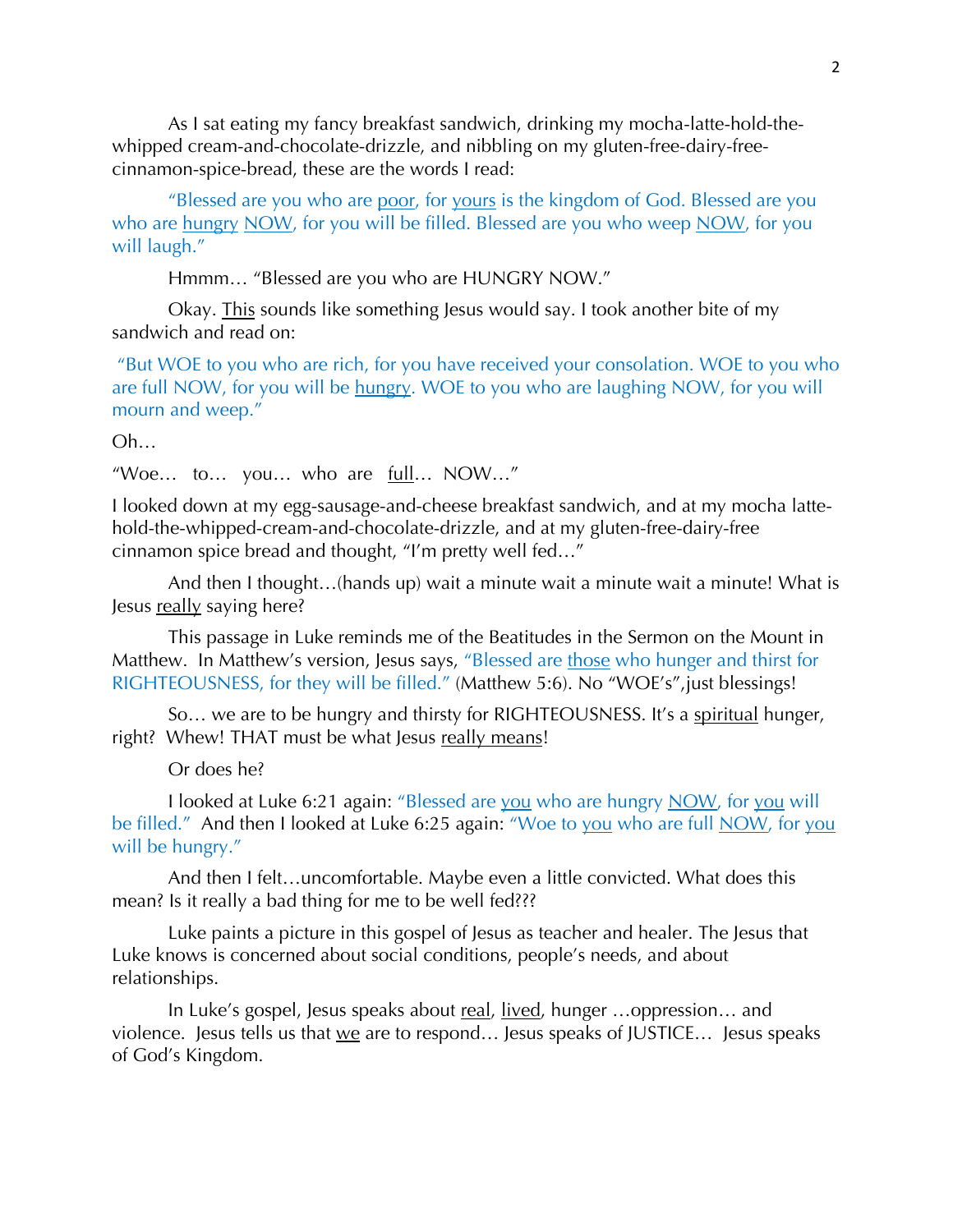There is a paradox about the Kingdom of God, and that paradox is this: it is both "already here" and "not here yet".

Jesus illustrates paradox this throughout the gospels. And Jesus calls us to live a Kingdomalready-here life… and to live it NOW.

So…how are we to do this? How are we to embody this "already-but-not-yet here" Kingdom in our daily lives? In the NOW?

As I sat in the coffee shop contemplating all this, a few thoughts came to mind:

Am I filling myself… without concern for the other?

Do I ever allow myself to "go hungry" (both metaphorically AND literally) for the other?

Do I only give out of my abundance?

What would happen if I had only had just enough – would I give at all?

Our God is a God of life and a God of relationship. Dietrich Bonhoeffer said that we see the face of Christ in each other, in the face of our neighbor, in the face of a stranger. God gifts us with chances every day to get glimpses of God's Kingdom-alreadyhere.

We don't have to wait until we die to see God's Kingdom!

We see God's Kingdom in kind and loving acts… We see the Kingdom in people who look out for others, who truly listen to others... We see the Kingdom in those who speak out for the care of the earth… We see the Kingdom in those who speak for the voiceless… We see the Kingdom when people of different faiths work together for justice.

We also see the Kingdom when we check on our elderly neighbor and stay to visit…when we share our gifts and talents to benefit others...when we bring food to the food shelter during times of need and abundance...when we call our representatives about unjust and harmful laws… and when we speak out against racist or violent acts and language.

But it can seem overwhelming at times, can't it - this idea of needing to make sure that EVERYONE experiences the Kingdom. After all, the Kingdom is meant for EVERYONE, right? And we all want to see it...we all want to live in it. But the idea of  $us$  helping to</u> usher in God's already-here Kingdom seems a lot to ask of us mere mortals!

Well, I have news for us. WE CAN'T DO IT ALONE. Nor are we supposed to. God sends the Holy Spirit to help us, to show us how we can live out God's intentions for our world every day.

If we ask God to open our eyes so that we can see how to help others get a glimpse of God's Kingdom, God WILL open our eyes. God WILL send the Holy Spirit.

What is the Holy Spirit inspiring YOU to do? How is the Holy Spirit breathing God's Kingdom into YOU?